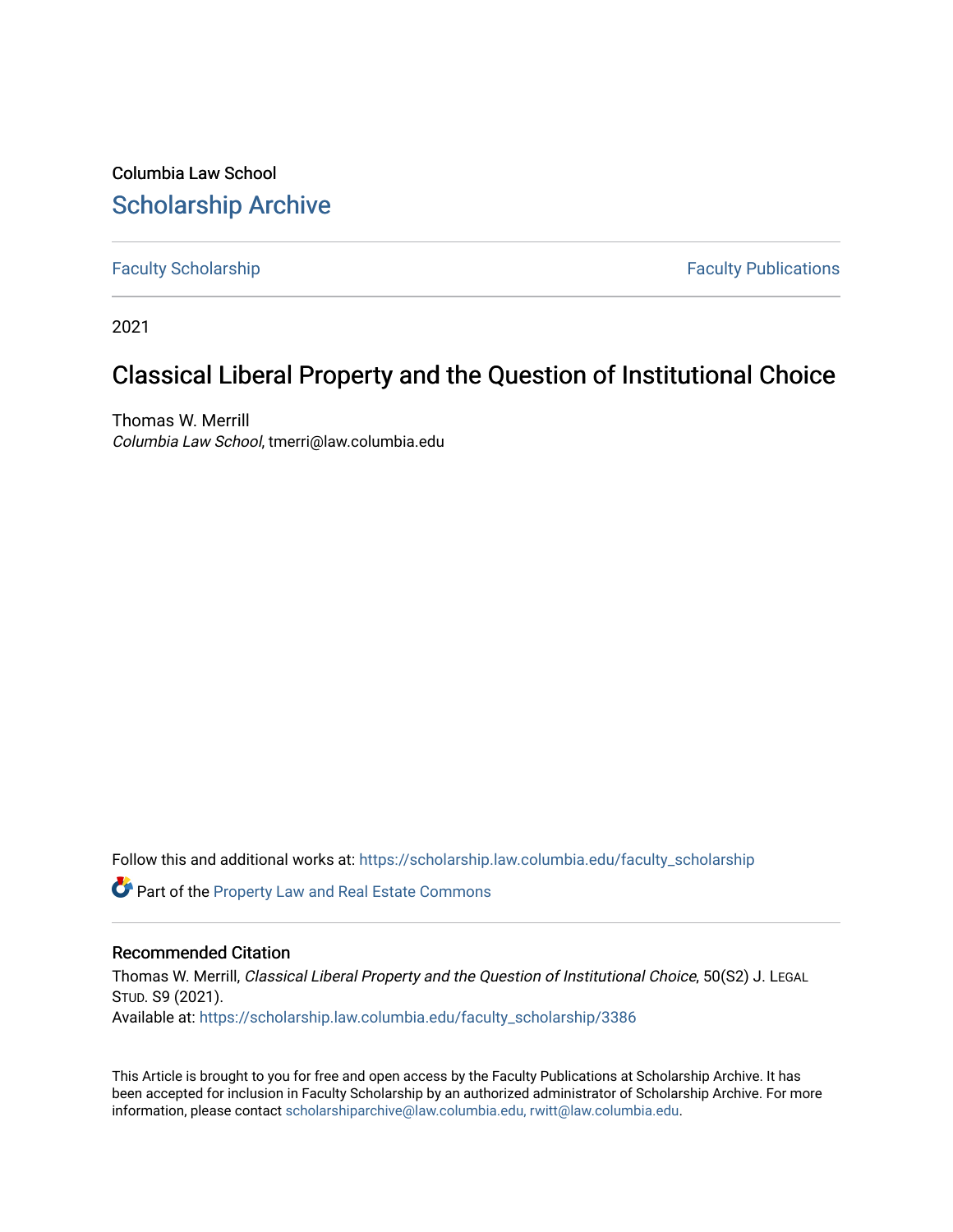## **Classical Liberal Property and the Question of Institutional Choice**

**Thomas W. Merrill**

## **ABSTRACT**

Richard Epstein's property scholarship tracks his classical liberal theory of government. The classical liberal would permit state intervention to overcome collective-action problems but not to engage in redistribution of wealth. With respect to private law, Epstein harbors no clear preference for either the legislature or the courts as a source of limits on owners' autonomy to overcome collective-action problems. With regard to public law, in contrast, Epstein would elevate the courts to a superior status relative to legislatures and would have courts enforce the classical liberal ideal as a matter of constitutional law. This article questions whether giving such power to courts makes sense, even on classical liberal assumptions.

## **1. INTRODUCTION**

Richard Epstein was my teacher at the University of Chicago Law School and has greatly influenced my thinking about law, especially property law. In particular, his preference for simple rules (Epstein 1995) resonates very strongly with me. Clear lines or boundaries promote individual autonomy and private ordering. They also help keep government in check. Obviously, not every problem can be solved using clear rules laid down in advance. But ex post balancing tests are dependent on shifting judicial preferences and subject to self-serving manipulation by lawyers on behalf of private interests. So much of my work in various fields of law, property foremost of all, has been a search for simple rules or principles, following Epstein's example.

I am also sympathetic to the political vision reflected in what Epstein now calls "classical liberalism" (Epstein 2014, 2003). As I read him, classical liberalism is based on a conception of the proper role of gov-

thomas w. merrill is the Charles Evans Hughes Professor of Law at Columbia Law School. Many thanks to Richard Epstein and the participants at the conference honoring his work for their helpful suggestions.

[*Journal of Legal Studies*, vol. 50 (June 2021)] © 2021 by The University of Chicago. All rights reserved. 0047-2530/2021/5002-0015\$10.00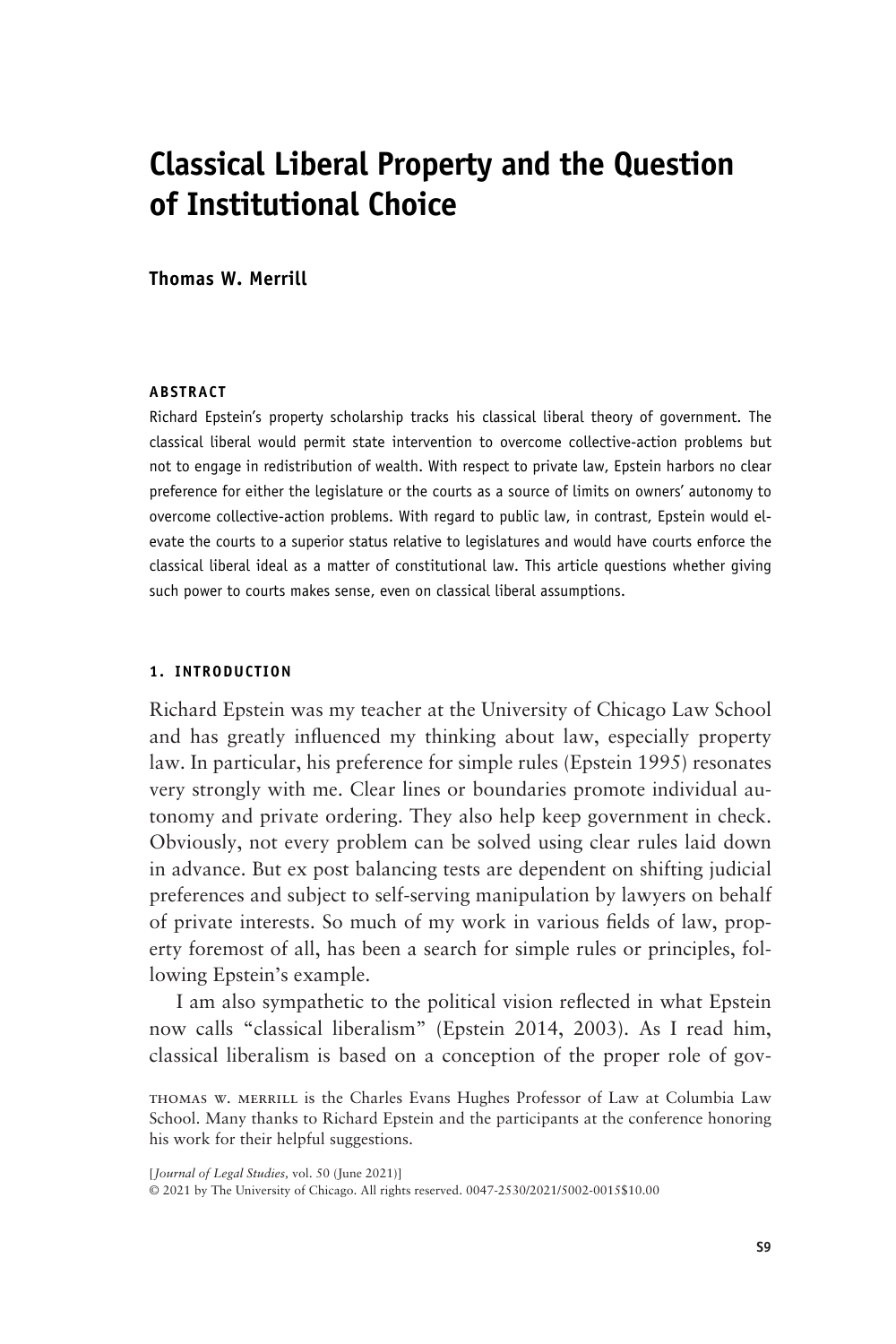ernment intermediate between the libertarian night watchman and modern progressivism. Government is not limited to enforcing contracts and property rights. It can also seek to overcome collective-action problems things like transaction costs, externalities, and opportunism—that make it difficult for individuals to create public goods like roads or to adopt regimes designed to promote competition. At the same time, government should not be used as an instrument to require subsidies from one group to another. The general picture is that state coercion should be limited to measures that enhance the aggregate welfare but should not be used for purely redistributive ends.

My task here is to consider how Epstein's vision of classical liberalism plays out in the realm of property law, a subject to which he has devoted sustained thought and has had some notable influence. My general thesis is that Epstein's normative conception of what property law should look like is highly successful in accounting for certain kinds of constraints that make a pure libertarian conception of government insupportable those that can be grouped together under the rubric of collective-action problems. But it is less successful in identifying the institution that should be called on to implement the qualifications these collective-action difficulties make necessary. In discussing certain issues in the private law of property, Epstein has recognized that legislated solutions are often superior to judge-made solutions. But when he turns to public law, Epstein has uniformly advocated a highly activist form of judicial review strongly constraining the political branches when they deviate from a classical liberal conception of the state. I am skeptical for various reasons that this expansive form of judicial review would work and argue that in public law as well as private law, property rights may be more effectively secured if the legislature is given more breathing room than Epstein is wont to give it. This is not to say that there is no role for the judiciary to play. But property rights and private ordering may be better served by a judiciary that enforces the primacy of state law in matters of property and adheres to legal rules that are settled, as opposed to a strategy of urging judges to stamp out all deviations from the classical liberal ideal.

#### **2. THE PRIVATE LAW OF PROPERTY**

In considering Epstein's very substantial contributions to the law of property, I divide the discussion between private law—the law that governs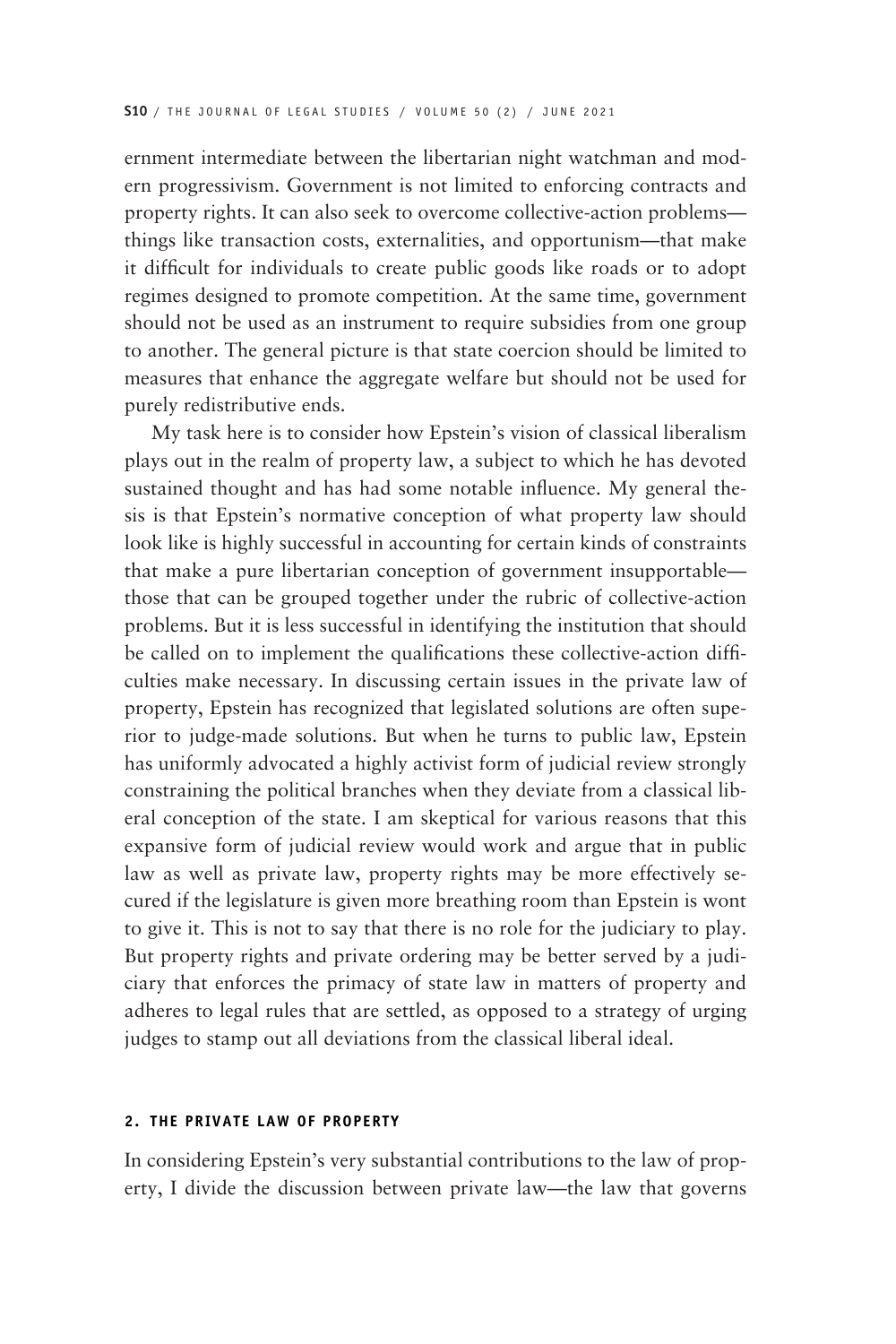conflicts between individuals over the control and use of particular resources—and public law—the law that governs the relationship between the individual and the state with respect to property. I begin with Epstein's contributions in the realm of private law. In keeping with my theme of comparative institutional analysis, I organize the discussion not by issue but by institution, starting with what Epstein says about legislation and then considering what he says about judge-made law.

## **2.1. The Role of the Legislature**

Someone who is familiar only with Epstein's discussion of takings law might be surprised by his strong endorsement of certain forms of legislation dealing with private conflicts over property. One illustration is his enthusiasm for recording acts (Epstein 1982, pp. 1355–58). These are statutes that reverse the common-law rule of first in time, first in right, and provide, roughly speaking, first to publicly record, first in right. In all their forms, recording acts provide a strong incentive to record deeds, mortgages, easements, and other instruments affecting property rights. Recording provides constructive notice to the world of the existence of these rights and thus bars messy fights between those claiming first in time and those claiming as subsequent good-faith purchasers.

Epstein's enthusiasm for recording acts is justified on several grounds. One is that they make property rights more secure and thus enhance the value of all property. A second is that these acts operate more or less mechanically, with little need for intervention by courts. A third is that recording acts, with their capacity to provide notice to the world (at least to those who search), make possible much greater heterogeneity in the creation of partial interests in property, such as leases and liens. Recording acts thus impose a small administrative burden on property owners but in return allow a great expansion of freedom to share property with others, for example, by using their property as collateral for loans.

Epstein is also a strong supporter of statutes of limitation on the recovery of interests in property and the associated doctrine of adverse possession (Epstein 1986, pp. 674–80). He starts with an assumption that property rights should be assigned to the first possessor of any unclaimed asset and that such first possession should translate into absolute ownership for a potentially infinite time. Nevertheless, Epstein readily endorses the idea that if an owner fails to assert his rights before the statute of limitations runs, he should lose his rights to a later possessor.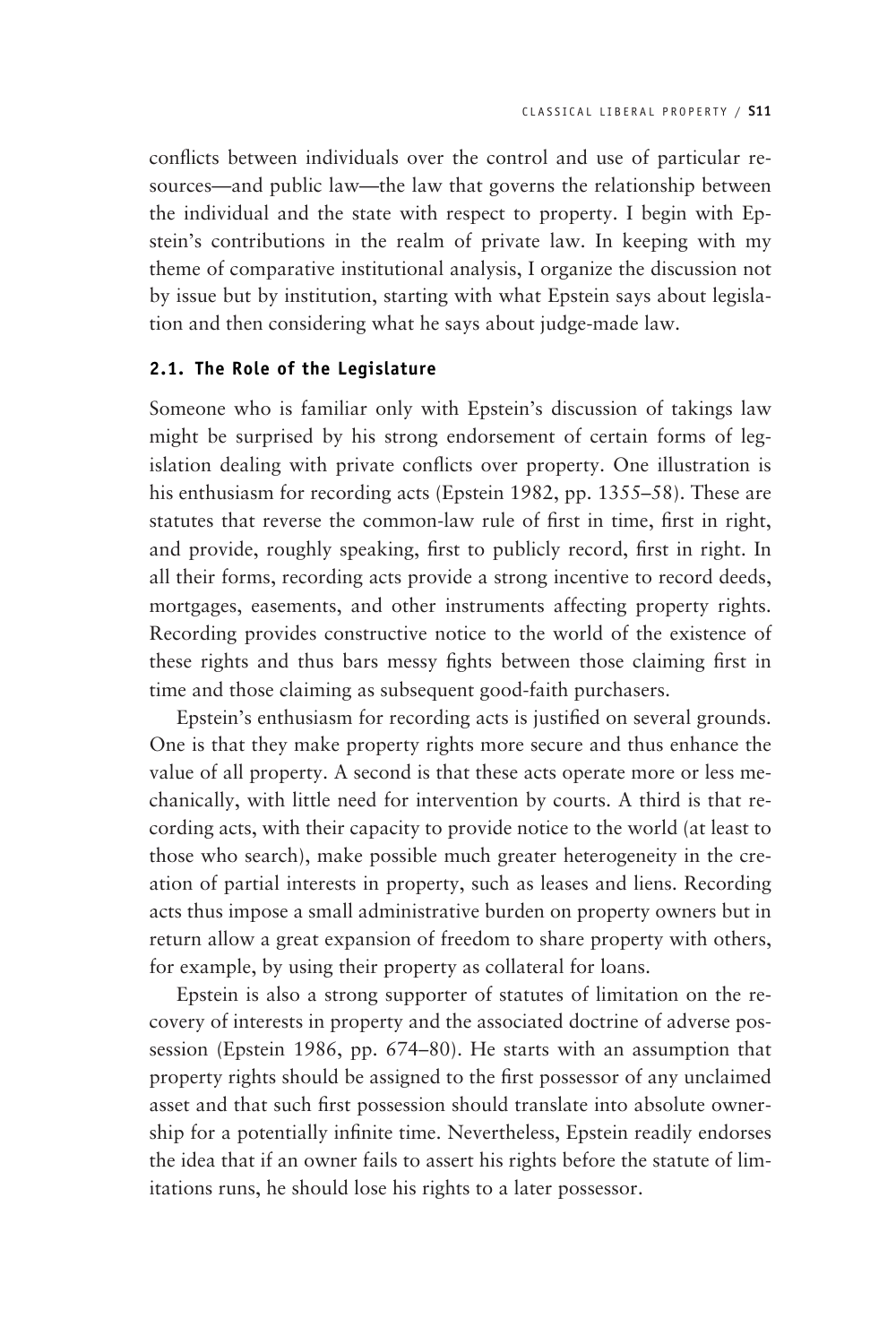Epstein's justification for this legislated exception to the prima facie allocation of property rights is similar to the one he offers for recording acts. As time passes, ownership and possession can diverge, making proof of original ownership increasingly costly and prone to error. Allowing original owners to pursue claims based on ancient wrongs would therefore be unsettling to the reliance interests of current possessors. The burden on owners to prevent such a shift in entitlement is relatively small: they need only periodically inspect their property and assert claims against persons found to be in possession without permission before the time designated by the legislature lapses. And because the statutes eliminate costly and error-prone litigation and wipe out stale claims that complicate determinations of title, they increase the value of all property.

Perhaps the most striking example of Epstein's endorsement of legislative regulation of property concerns water rights. With respect to navigable waters, the law starts with a presumption of access open to all. But Epstein recognizes that as demand for access rises, a collective-action problem emerges that individuals cannot resolve by themselves. "As traffic gets heavier, it may well be necessary to establish rules of the road, to mark safe channels, to dredge or widen navigable passages, to remove obstacles from the river, and to control pollution from all sources on land and within the waterway" (Epstein 2015, p. 2357). Navigable water thus "transforms itself from a *res commune* to one that has strong elements of government ownership and control" (p. 2357).

Similarly, with respect to consumptive uses of water, Epstein recognizes that the appropriation systems that emerged in arid western states cannot work without active government regulation. The complexities presented by variations in the flow of water and the recognition of hierarchies of uses mean that the rights of rival claimants "can only be determined under some comprehensive system of direct state regulation, which in turn requires the creation of complex administrative water boards and commissions to police the hierarchies and rights structure so created" (Epstein 2015, p. 2360). The transfer of rights so recognized is also problematic, given the external effects on downstream claimants of any diversion from the watershed. "In this context, there is no sensible regime of free alienability, so that extensive administrative oversight is often required to determine whether to allow—and if so, on what conditions—certain kinds of property transfers, and only after the receipt and interpretation of expert evidence on all disputed points" (p. 2361). At least with respect to water, Epstein endorses a robust version of the administrative state.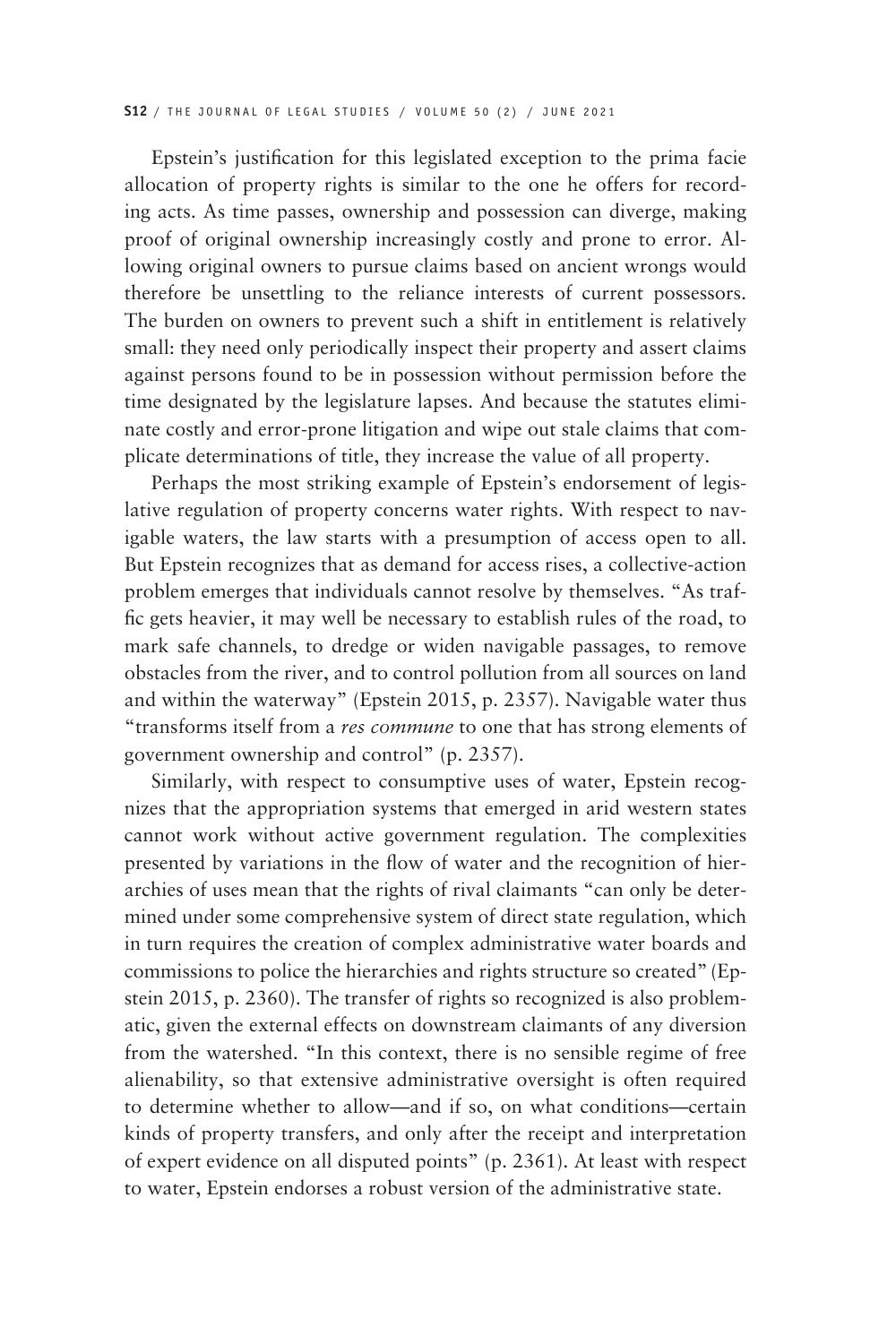## **2.2. The Role of the Courts**

In contrast to his enthusiasm for at least some types of legislated modifications of common-law property rights, Epstein has been highly critical of much judge-made doctrine that restricts the scope and disposition of property rights. Not uniformly critical, of course. His early articles endorse strict-liability versions of trespass and conversion, and he has never waivered from this (Epstein 1975; for a recent restatement, see Epstein 2010). But when discussing other judge-made doctrines, even those designed to reduce holdout problems and other types of transaction costs, he has tended to be highly critical.

Perhaps the most important critique of judicial doctrine, in terms of both its role in the evolution of Epstein's thought and its intersection with the work of Ronald Coase, is his paper on nuisance law (Epstein 1979). There he sets forth a normative conception of nuisance law, drawing on a foundation of corrective-justice principles as modified by what he calls utilitarian constraints.

Others have wondered whether Epstein's mixture of corrective justice and utilitarianism is intellectually justifiable (for an early example of competing views, see Round Table Discussion 1986). I focus on another feature of the article: the doctrine he delineates is much more constraining of judicial discretion than the current law of nuisance. The correctivejustice principle yields what Epstein calls the invasion requirement. Like trespass, nuisance liability arises (he asserts) only when something crosses the boundary and enters the plaintiff's land. The invasive material subject to nuisance law typically consists of "fumes, noises, smells, smoke, gases, heat, [or] vibrations" (Epstein 1979, p. 53). Importantly, however, if there is no invasion, there is no nuisance. Thus, it is not a nuisance to store junked cars in a yard, erect unsightly billboards, build a structure that casts a shadow on a neighbor's solar collector, or run around naked on one's land, even if these activities diminish the use and enjoyment of neighboring property.

Part of Epstein's justification for the invasion requirement is conceptual. It is necessary to establish an initial delineation of rights before we can ask whether A is liable to B or B to A in cases in incompatible land uses (Epstein 1979, p. 61). But Epstein also rests the case for the invasion requirement on libertarian principles. The invasion requirement protects "one of the essential functions of private property, that of specifying for each person a domain of action in which he is not accountable to the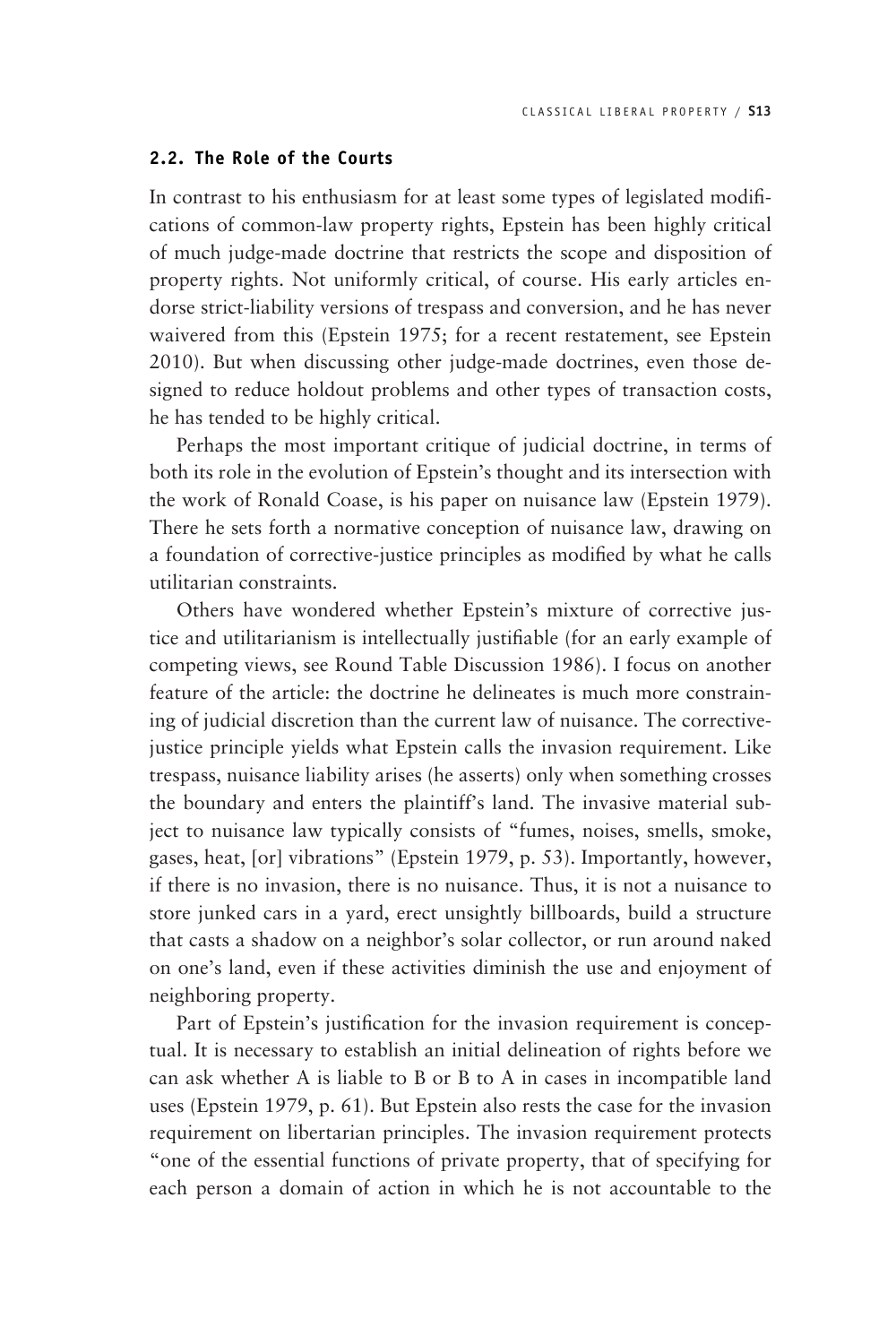whims or demands of any other group of individuals" (p. 63). If mere "cognitive dislike of certain activities by others" is sufficient to permit an action, then there is nothing to prevent nuisance law from becoming an instrument of "tyranny by the majority" (p. 63).

Having established a baseline grounded in the invasion principle, Epstein then introduces a series of utilitarian constraints. The most important he calls the "live and let live" rule. This is the idea that if the harms at issue are reciprocal, in the sense that over time each landowner is likely to be both a source and a victim of the invasion in question, it is best simply to leave the harm unredressed.

A second utilitarian constraint Epstein calls the locality rule. This too rests on the idea of reciprocity. Here the idea is that reciprocity will be a function in significant part of the dominant use of land in the area in question. In a factory district, a higher level of smoke and noise will be acceptable on grounds of reciprocity relative to what would be permissible in a residential neighborhood.<sup>1</sup>

Epstein justifies these utilitarian constraints on multiple grounds. They conserve on administrative costs in establishing liability, they reduce transaction costs in contracting for different outcomes, and they provide what he calls "implicit in kind compensation" for the plaintiff, thereby precluding "any systematic redistribution of wealth among all the interested parties" (Epstein 1979, p. 79).

Significantly, the utilitarian constraints, like the baseline invasion requirement, are rules, or at least are significantly rule-like. In combination, they yield a doctrinal formulation for resolving nuisance cases that offers far less room for judicial discretion than does the existing case law or the *Restatement of Torts*, which portrays nuisance liability as an unreasonable interference with the use and enjoyment of land, as determined by a balancing of costs to the plaintiff and benefits to the defendant (*Restatement [Second] of Torts,* vol. 4, secs. 821F, 822, 826).

Turning from nuisance law to restrictions on future uses of property imposed by owners, we again find that Epstein is no fan of the common law. Indeed, in this context Epstein wields a scythe cutting down virtually every judge-made doctrine that restricts the power of an owner to dictate how the property will be used in the future. He would abolish the Rule against Perpetuities and the rule against restraints on alienation, he strongly disapproves of the traditional law of waste, he would overrule

1. Epstein also discusses a third constraint—the rejection of liability based on extrasensitive plaintiffs or land uses (Epstein 1979, pp. 90–94).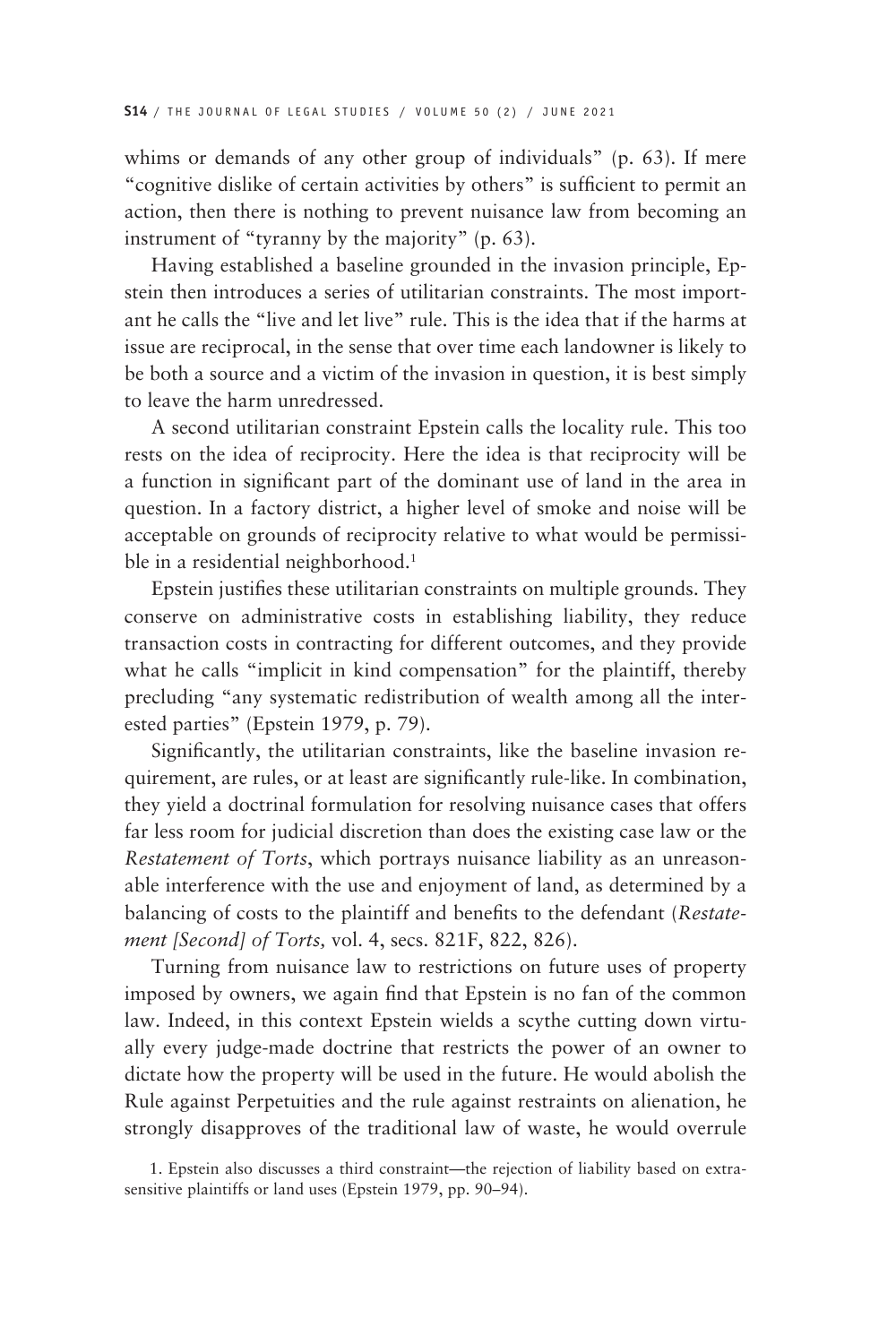the touch and concern requirement for allowing covenants to run to successors in interest, and he would eliminate the doctrine of changed circumstances permitting judges to abrogate covenants found to be obsolete (Epstein 1982, pp. 1358–68; 1986, pp. 703–14).

The justification Epstein offers for this ruthless streamlining of the common law is that none of these doctrines address a genuine externality (Epstein 1985a). Take the rule against restraints on alienation. Epstein acknowledges that if a grantor imposes a restraint on alienation, this will greatly reduce the value of the property in the hands of the grantee, who now has an asset he cannot sell. But the grantor has every reason to be aware of this. For that reason, few grantors will attach restraints on alienation to gifts of property, because their dominant motivation is to enhance the well-being of the recipient. Indeed, a well-advised grantor will convey the property in trust, giving the trustee appropriate powers to make adjustments in light of unforeseen circumstances. In other words, the loss in value associated with any restraint on alienation is internalized by the owner who creates the restraint. There being no externality, there is no justification for a judicial doctrine limiting freedom to dispose of property as one likes (Epstein 1986, pp. 713–14).

I do not disagree with Epstein's characterization of what most grantors will do most of the time. The question is whether judge-made doctrines like the rule against restraints on alienation interfere only modestly with the aspirations of the large majority of owners who are well advised and fully competent while at the same time offering important protections against the actions of the minority who are poorly advised or suffer from diminished capacities. If restraints on alienation are permissible and can last forever, then the descendants who inherit property subject to such a restriction will have no way to renegotiate the grant with the original owner, who is long dead. Whether or not this is properly characterized as an externality, it is certainly an example of high transaction costs frustrating a beneficial exchange of rights. The rule, like the recording acts and adverse possession, imposes a limit on what owners can do with their property, but it is a fairly modest limit.<sup>2</sup> And it helps insure that property is always alienable, which greatly increases the benefits of the system of private property, to the advantage of all.

2. The common law in fact permits restraints on alienation of leases and is highly tolerant of restraints on alienation of life estates. The policy against restraints on alienation has most force in the context of absolute ownership, where the risks of changed circumstances and bilateral monopoly impediments to renegotiation are the greatest.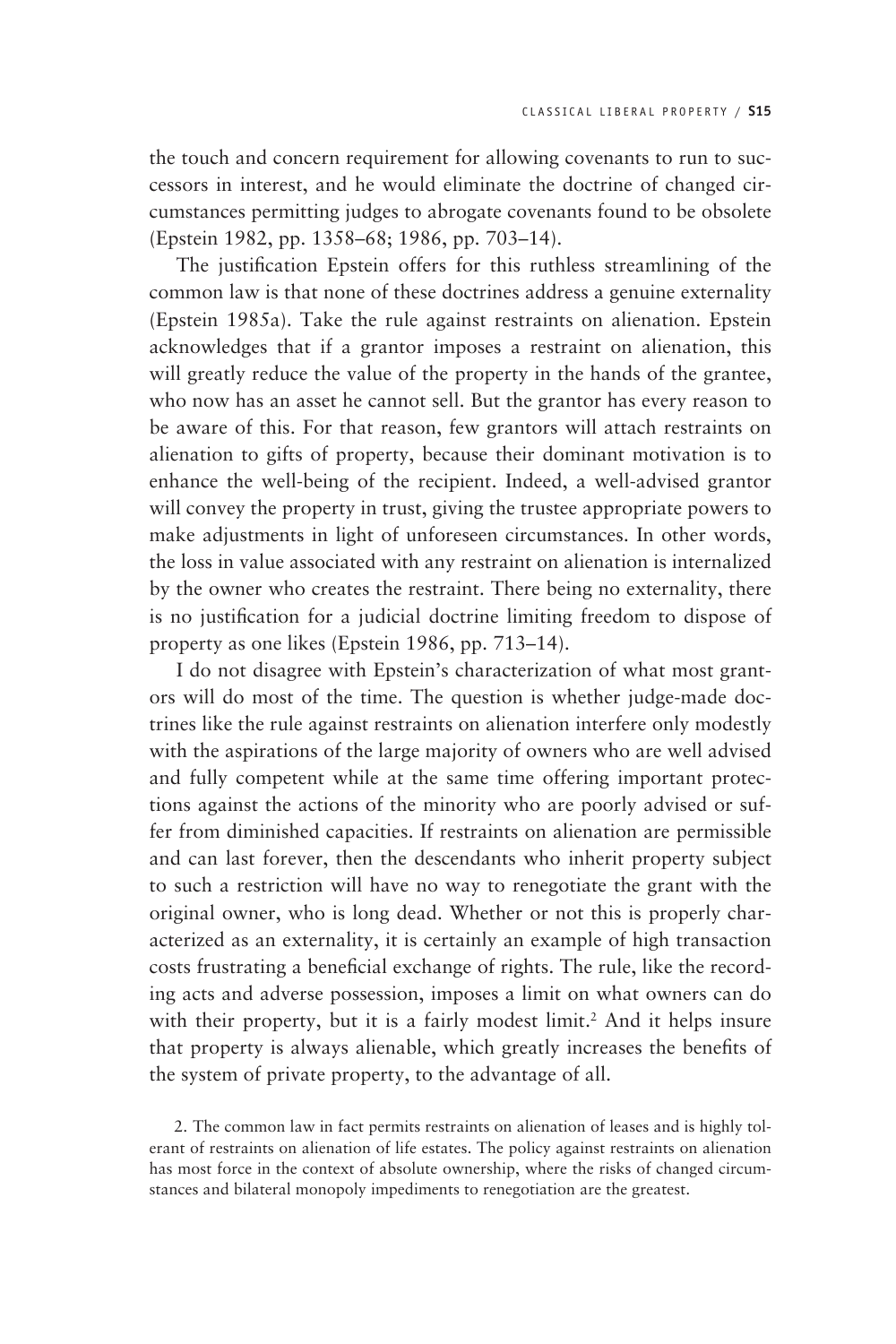The main point I would make about Epstein's discussion of commonlaw rules limiting the freedom of owners to restrict the future use of property is that they show a consistent hostility to judge-made doctrines that limit dispositional freedom. As in the case of his discussion of nuisance law, Epstein's preference for simple rules shines through brightly. Such rules make it clear who is in charge of the property: the owner, not the state. As such, they enlarge the sphere of individual autonomy relative to state actors, whether they are the legislature or the courts. But there is no suggestion in Epstein's various discussions of the private law of property that he sees the legislature as uniquely threatening to owners' autonomy or regards the courts as being a preferred institution for adopting restrictions on owners' autonomy in the interest of overcoming administrative and transaction costs.

### **3. THE PUBLIC LAW OF PROPERTY**

When we turn from private law to public law, this neutrality in matters of institutional choice disappears. Epstein has written extensively about various public law doctrines affecting property.3 Given the limits of space, I discuss only his most important intervention in this regard, which concerns the proper interpretation of the power of eminent domain (Epstein 1985b, 2008). And I again focus on the question of institutional choice.

The starting point for Epstein's consideration of public law is a premise I call the Lockean equation. The assumption is that the role of the state is to act as the collective agent for the individuals who make up the state. The state steps in where individuals cannot act, given prohibitive transaction costs (Epstein 2011a). But the government has no powers greater than those of the individuals it represents.

Given the Lockean equation, one might expect that the strong preference for bright-line rules that we find in Epstein's view of private law would carry over to public law. But this is only partially true.

To simplify, Epstein's conception of an ideal takings doctrine goes like this. Any state action that reduces one or more of the incidents of property is prima facie a taking. Thus, not only transfers of possession from the owner to the state but any and all regulations of use, enjoyment, or

<sup>3.</sup> I include here his writings on the contracts clause (Epstein 1984), the public trust doctrine (Epstein 1987), and procedural due process (Epstein 2014, pp. 314–36).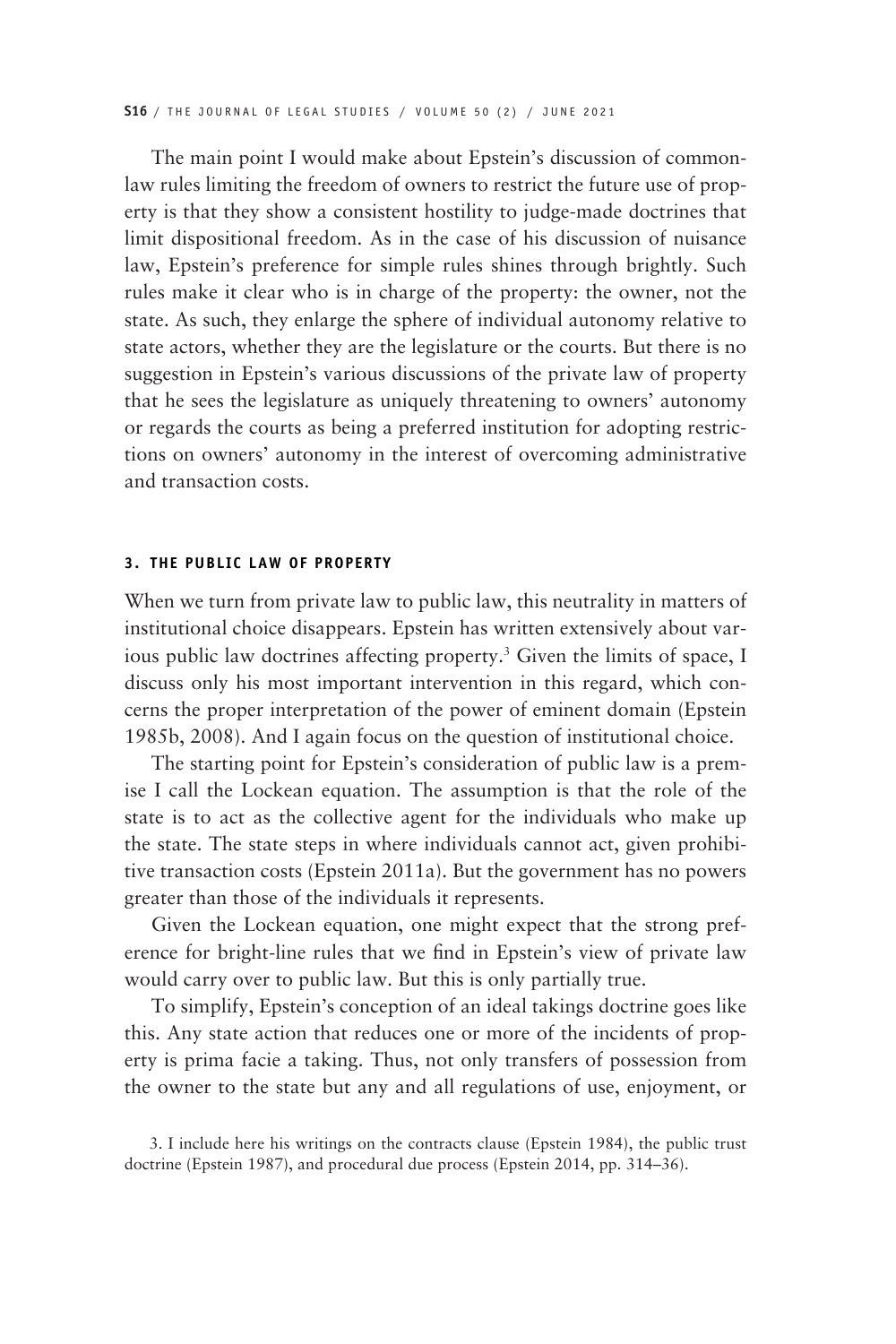disposition of property must be justified against the claim that compensation is required for the reduction in the owner's autonomy. Epstein would thus shift the burden of persuasion from the individual to the state to offer a defense for not compensating the owner for any loss in the value of private property (Epstein 1985b, pp. 57–62, 93–104).

One defense available to the state is the police power. Epstein's Lockean equation yields a conception of police power that follows directly from his understanding of private law. Anything an individual can do by way of defense of his property is something the state can do for him. Thus, the state can prohibit trespasses and thefts. And it can regulate what would be nuisances under Epstein's conception of ideal nuisance law (Epstein 1985b, pp. 107–25). This yields a much more clear-cut conception of police power than the usual formulas that speak vaguely of laws promoting the public health, safety, and welfare.

Another defense available to the state is provided by the principle of implicit in-kind compensation. If the owner obtains offsetting benefits from a regulation, in the form of similar regulation being imposed on other property owners or otherwise, again no compensation is required (Epstein 1985b, pp. 195–215). Here, a subtle shift occurs in moving from private to public law. In the discussion of nuisance law, the idea of implicit in-kind compensation was introduced as a justification for relatively clear rules, like live and let live and the locality rule, qualifying the baseline invasion principle. Now implicit compensation becomes a freestanding defense to takings liability.

Once implicit in-kind compensation becomes a general defense, it loses its rule-like quality. The basic problem is uncertainty about the level of generality at which we consider whether the owner has obtained implicit compensation. In-kind compensation can be defined narrowly, as with offsetting benefits subtracted from just compensation in the case of partial takings of land by eminent domain. Or it can be defined more imprecisely, as when building height restrictions both burden and benefit every owner in a difficult-to-quantify way. The broadest conception was suggested by Justice Louis Brandeis, in the first modern regulatory takings case, who wrote of the implicit benefits "of living and doing business in a civilized community" (*Pennsylvania Coal Co. v. Mahon,* 260 U.S. 393, 422 [1922] [dissenting opinion]). Absent some restrictive definition of what qualifies as implicit in-kind compensation, the defense loses its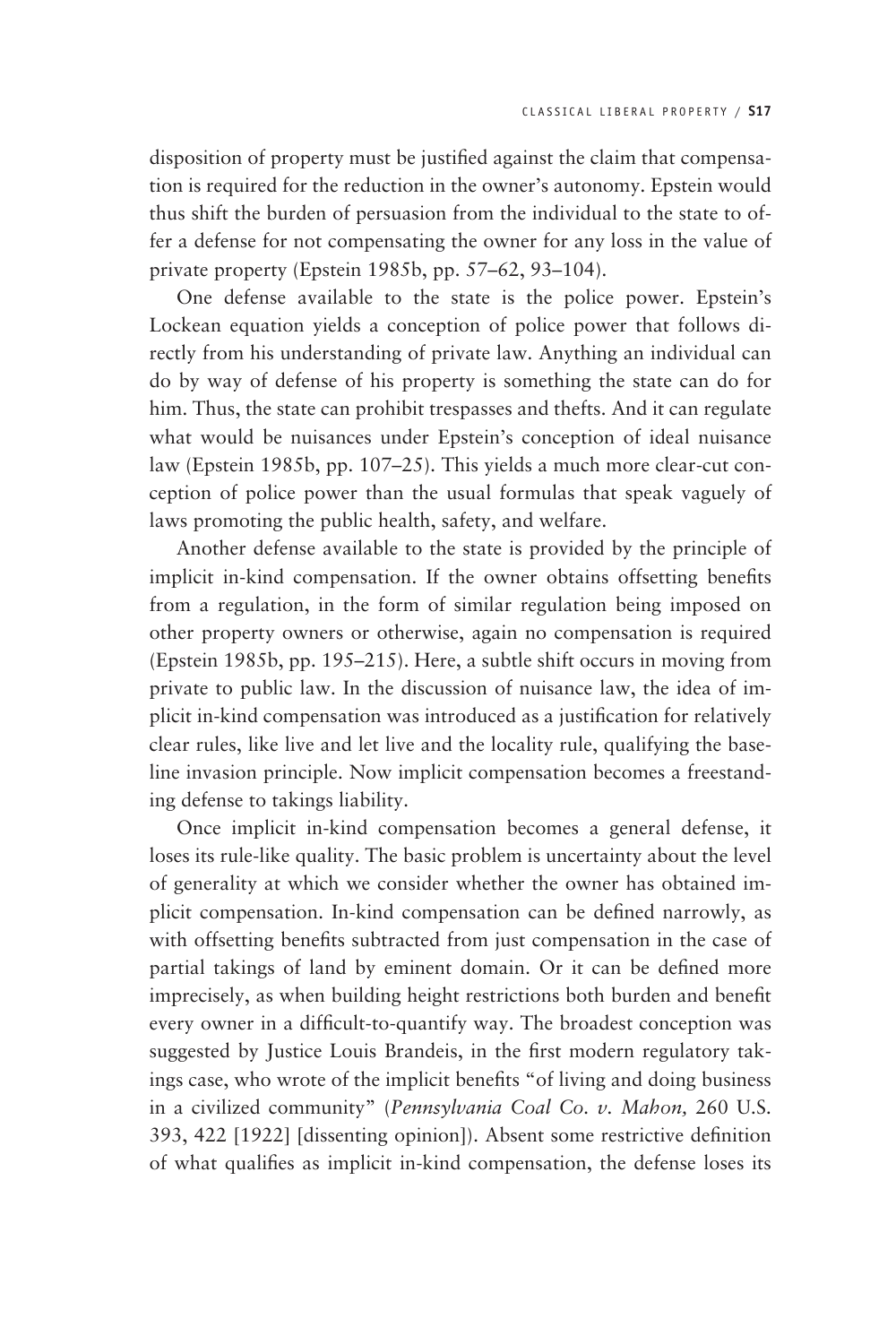rule-like quality and becomes a general standard that confers large discretion on judges in resolving regulatory takings claims.4

The problem runs deeper. When one combines the burden shifting to the state, with the conception of police power as limited to the rectification of invasions of private rights, with the defense of implicit in-kind compensation, what do you get? What you get is a conception of the takings clause as a judicially enforced prohibition on any government action that changes the preexisting distribution of wealth. In effect, Epstein has tasked the judiciary with enforcing a takings clause transformed into a general antiredistribution principle.

This is a very large and complicated task. One implication, which Epstein forthrightly acknowledges, is that all tax legislation is now subject to challenge under the takings clause (Epstein 1985b, pp. 283–305). Another implication, which he also acknowledges, is that entitlement programs like Social Security and Medicare should also be subject to challenge under the takings clause, insofar they are funded by taxes on income and property that are not proportionate to the value of the future benefits obtained (Epstein 1985b, pp. 306–29). Bowing to reality, Epstein would grandfather existing entitlement programs, but he would draw the line at future expansions (Epstein 1985b, pp. 324–29). A third implication, which he does not pursue, is that some method would have to be devised for recapturing windfall gains produced by government subsidies and purchasing decisions, although it is very unclear how the takings clause could be retrofitted to these ends (Kades 1999, pp. 1558–61).

Epstein has a well-developed argument in support of such a general antiredistribution norm: limiting the government to providing public goods that benefit all is more likely to lead to cooperation and compromise, since everyone gains, at least to some degree. Opening the door to explicitly redistributive measures gets you class conflict, partisan gridlock, and bitter animosity (Epstein 2008, pp. 28–34; Merrill 1986). The question is whether elevating this norm to a principle enforceable as a matter of unamendable constitutional law is an appropriate task for judges.

4. Epstein introduces three subordinate principles to be used in making the in-kind compensation analysis: whether the regulation deals with a collective-action problem, reveals a redistributive motive, or has a disproportionate impact on a small number of persons (Epstein 1985b, pp. 201–9). This helps narrow the range of inquiry somewhat but hardly moves the needle all the way from the standard side of the continuum to the rule side.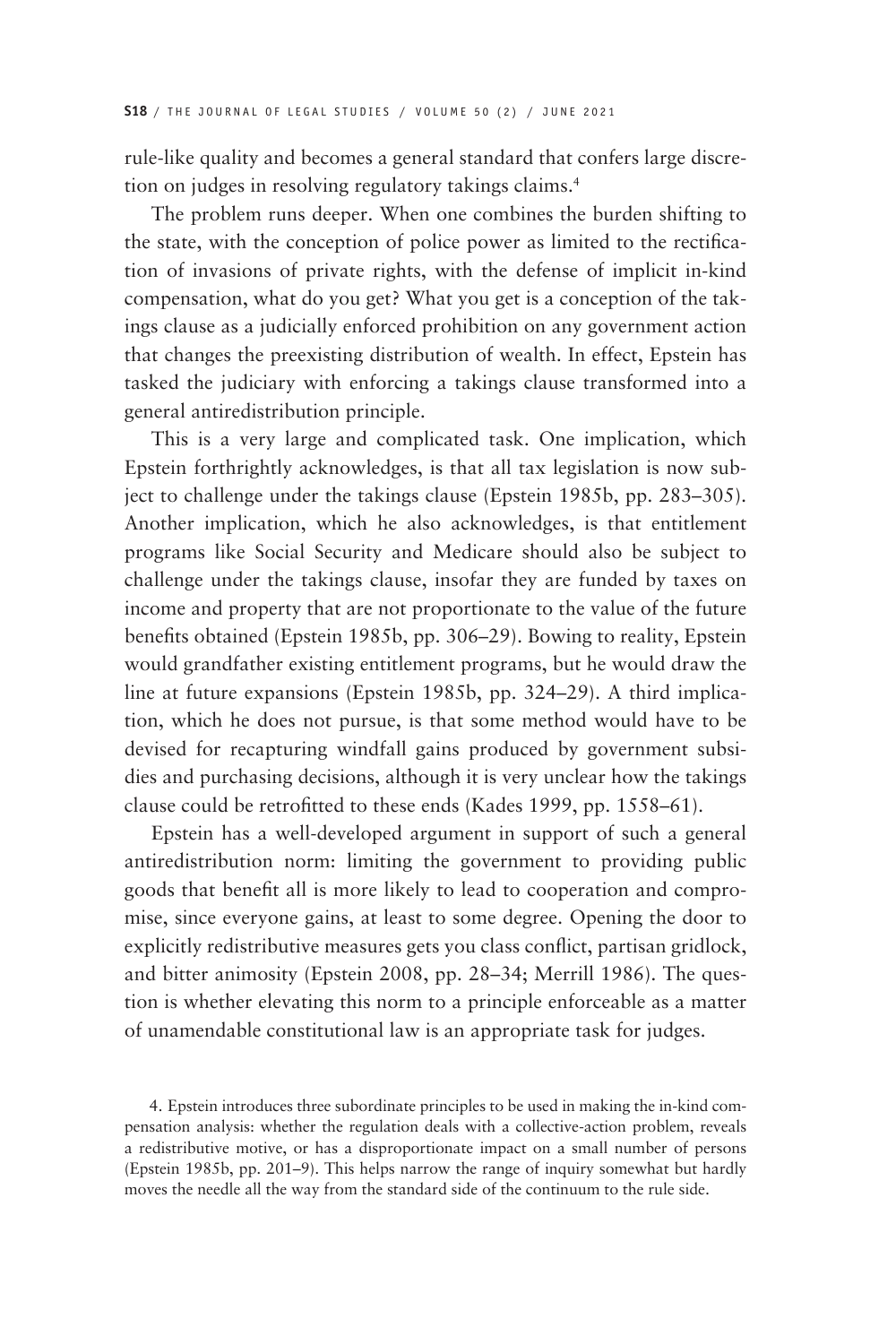### **4. THE QUESTION OF INSTITUTIONAL CHOICE**

The ultimate issue here, at least for me, is one of institutional choice. If certain qualifications of owners' autonomy are necessary given transaction cost barriers to collective action, which institution is most likely to implement those qualifications in a manner that does the least damage to the classical liberal ideal: the legislature or the courts?

There are several reasons to worry about giving the job to judges. One has to do with skepticism about any program of rule by elites. One of the powerful arguments in support of classical liberalism, with its vision of limited government and preference for competition, is the argument developed by Friedrich Hayek about the impossibility of managing complex institutions on a top-down basis, given the massive amount of information involved (Hayek 1945). Epstein would give final authority over tax and social welfare legislation to nine lawyers sitting on the Supreme Court (or five, since outcomes in takings cases tend to be closely divided). Supreme Court justices may be smarter than the average Joe, but they are not nearly smart enough to know how society should be structured from top to bottom.

Another reason is what Komesar (1994, pp. 142–49) calls the problem of scale. The judiciary is too puny an institution to impose its will on society in more than a small number of areas. The Supreme Court hears only about 75 cases a year, usually only one or two at most on the takings clause. Even if we consider all of the federal bench, the number of Article III judges is less than one-tenth of 1 percent of the number of employees in the executive branch.5 The judiciary cannot possibly keep up with all the issues tossed up by our dynamic society to which the government, in all its forms, inevitably responds. Judges must pick and choose. In one era, the judges pick railroad regulation; in another, they focus on race relations. Who is to say what will come next? My point is that courts will necessarily specialize in a select number of issues identified by the zeitgeist and lack the capacity to direct society more generally.

A third reason is Vermeule's (2006) insight about the problem of co-

5. As of 2017, there were 860 authorized Article III federal judgeships (not all filled) (see Administrative Office of the U.S. Courts, Authorized Judgeships: All Courts [https:// www.uscourts.gov/sites/default/files/allauth.pdf]). The federal executive branch employed 2,079,000 persons in 2014, excluding military personnel and postal workers (see US Office of Personnel Management, Data, Analysis, and Documentation: Federal Employment Reports [https://www.opm.gov/policy-data-oversight/data-analysis-documentation/ federal-employment-reports/historical-tables/executive-branch-civilian-employment -since-1940/]).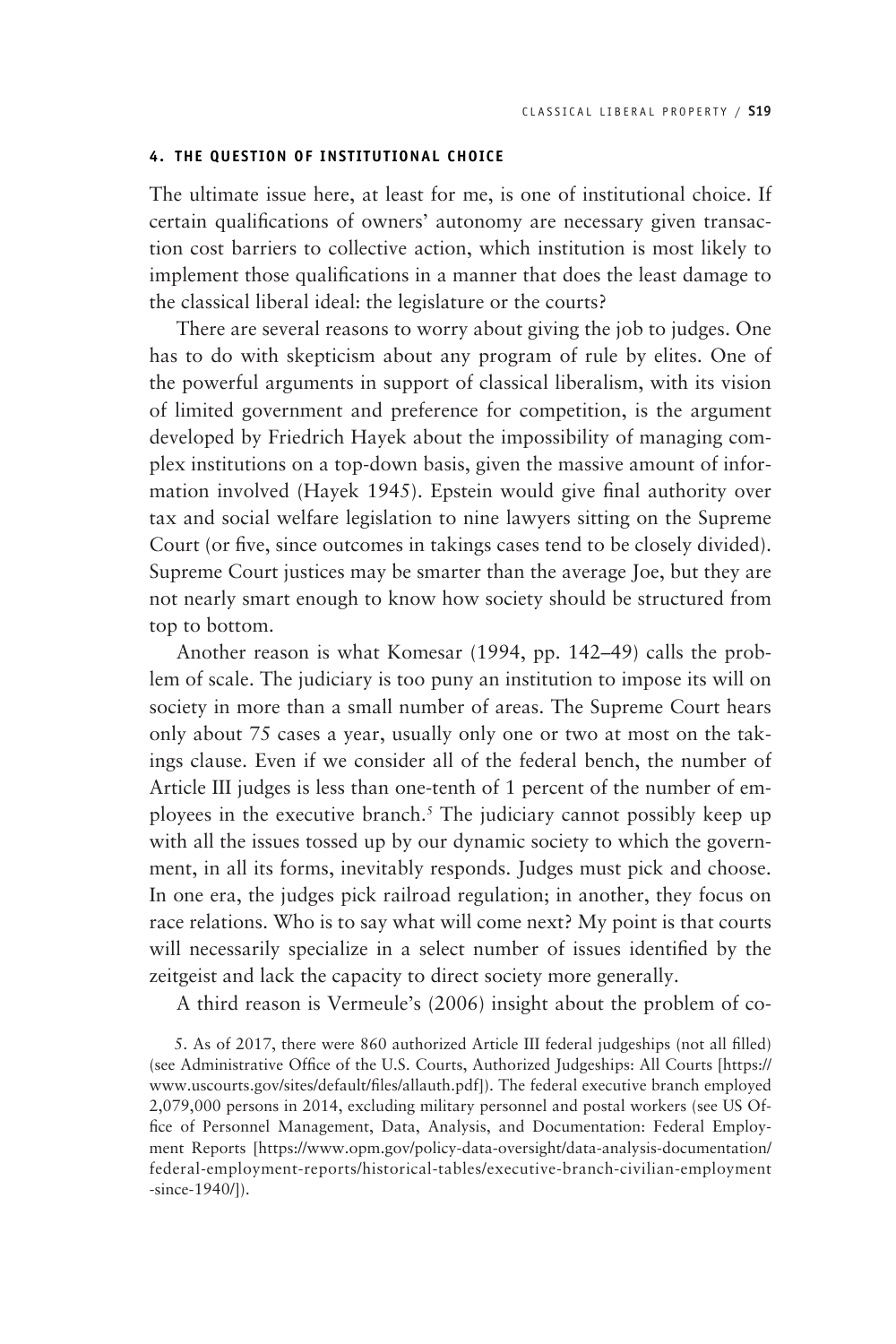ordination. Judges make policy by deciding cases brought by motivated litigants; they have no control over what issues are presented to them. Moreover, they sit on panels composed of judges of diverse views appointed by different administrations. These panels proceed by majority vote. It is very difficult—nay, impossible— to enforce over time a consistent normative vision of the proper role of the state as the composition of the courts and the identity of the judges changes.

A fourth point is that judges, as highly educated products of American colleges and law schools, are likely to enforce values that appeal differentially to the milieu from which they emerge. Studies indicate that Supreme Court justices, for example, espouse policy preferences more consistent with those held by elites than by the median American voter (Baum and Devins 2010). And elites, at least those who teach in American law schools, overwhelmingly support the policy preferences of modern progressivism, not classical liberalism (see McGinnis, Schwartz, and Tisdell 2005). All of this suggests that shifting policy-making authority from democratic institutions to the judiciary, in the aggregate and over time, will move us further from classical liberalism.

Casual empiricism supports the proposition that judges are unlikely to take up the cause of enforcing the tenets of classical liberalism against the political branches. Since Epstein's book *Takings* was published in 1985, the Supreme Court has been continually controlled by a majority of justices appointed by Republican presidents. One can detect Epstein's influence in a renewed interest in the taking clause during this period and in some notable decisions such as *Lucas v. South Carolina Coastal Coun*cil (505 U.S. 1003 [1992]).<sup>6</sup> Yet Epstein has expressed disappointment with virtually all of the Court's major decisions, including *Lucas*, on the ground that they do not fully comport with his theory.7 If classical liberalism cannot take hold in the fertile judicial soil of the last 35 years, there is little prospect of it prevailing in less auspicious times.

6. Justice Antonin Scalia's opinion for the Court cited Epstein's work (*Lucas,* 505 U.S. 1015), and generally followed the line of argument set forth by Epstein in an amicus brief: that government regulation eliminating all economic value can be justified only if it tracks the common law of nuisance (Epstein 1992a).

7. Notwithstanding his success in *Lucas*, Epstein took to the law reviews, criticizing the decision for limiting the holding to regulations that cause a complete loss in economic value (Epstein 1993). For other expressions of disappointment with the Court, see Epstein (1992b, 2002, 2007, 2011b, 2016, 2017). Epstein has acknowledged that "there is little reason to think that the courts have adopted my positions in whole, or even in part" (Epstein 2006, p. 412). In defense of his efforts, Epstein has written that it is enough to "switch the climate of opinion even a little bit" about the proper scope of the takings clause (p. 412)*.* The persistence of his attacks on the Court suggests that the real ambition has been larger.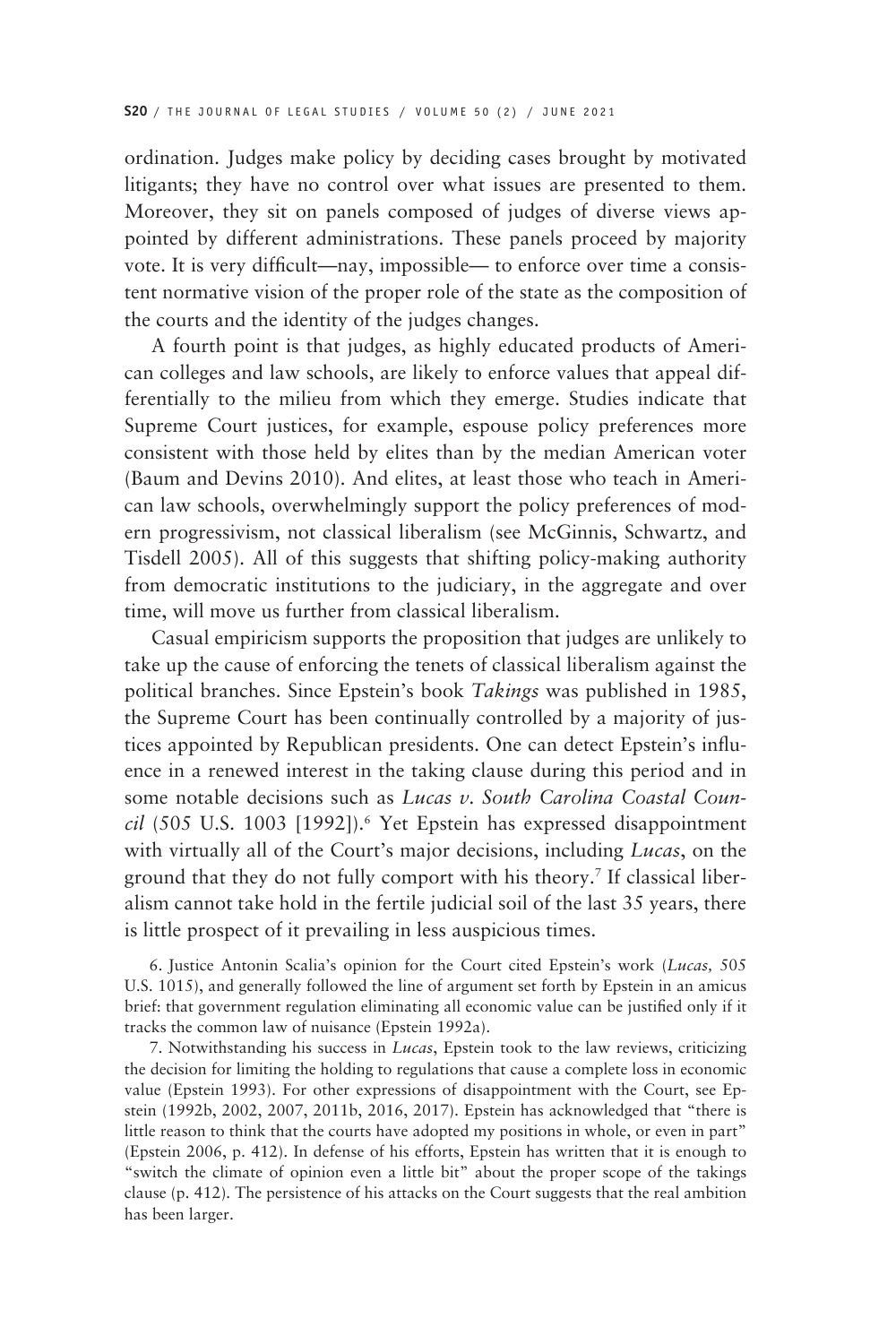A related point harkens back to Epstein's criticism of certain aspects of the judge-made law of property. The English judges who forged much of the common law, and their American descendants, were generally part of the propertied classes and as such were highly solicitous of the rights of private property. If they could not get it right (that is, if they failed to hew consistently to the view of property required by classical liberalism), what hope is there that modern judges will consistently embrace such a perspective?

Of course, simply because there are reasons to doubt that courts will embrace classical liberalism, it does not follow that legislatures will do better. I certainly would not want to defend the proposition that legislatures always act with respect to property in ways that would be approved by a classical liberal. It is all a matter of comparative analysis. Nevertheless, let me offer some reasons to think that, at least with respect to property rights, legislatures may not do all that badly from the perspective of someone attracted to the political vision of classical liberalism.

One consideration is that property rights are widely distributed in modern liberal societies like the United States. They of course are not equally distributed, as the progressives never tire of reminding us. But the vast majority has some property. And there is plenty of evidence that people are strongly attached to their property. The widespread outcry that followed the Supreme Court's decision in *Kelo* v*. City of New London* (545 U.S. 469 [2005]) suggests that the public is quite hostile to government interference with property rights (Berliner 2015, pp. 84–85). Today, practically any proposal to use eminent domain—for even the most conventional of purposes—is greeted by public protests and demands that the government "keep your hands off my property."8 All of which suggests that legislatures will not adopt policies that systematically undermine property rights.

Another consideration is that legislatures often act in a pluralistic fashion, which tempers the ability of one interest or faction to exploit the property of another. The process is obviously imperfect, and everyone can cite examples of interest group capture of legislatures and administrative agencies. But the political system is inherently competitive. This means that it is open not only to those eager to enhance their property at the expense of others but also to those anxious to protect their property from those who would undermine it. The result is often a standoff and

<sup>8.</sup> A comprehensive survey of public opinion polling post-*Kelo* reports that from 40 to 60 percent of respondents disapproved of any exercise of eminent domain (Nadler, Diamond, and Patton 2008, p. 298).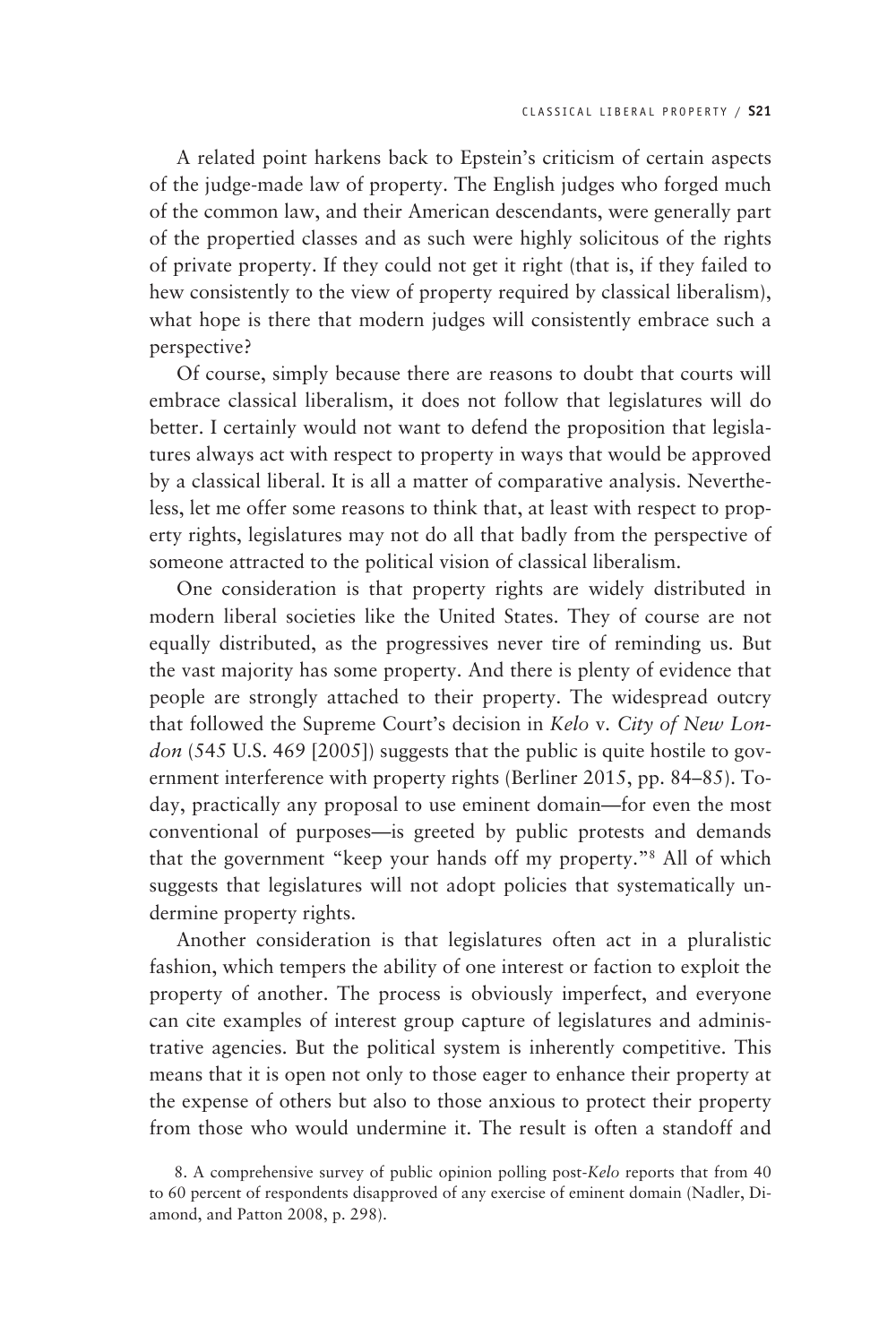eventually a compromise in which no group completely dominates the other. This too suggests that in the long run the legislative output will reflect a balance of interests consistent with the general support for property that is part of the America value system.<sup>9</sup>

A third consideration is that property law, at least in the United States, is largely state law. The states are not only closer to the wishes of the people, they are also in competition with each other for tax revenues and capital investment. Put another way, the states compete to provide a climate conducive to economic growth. Since economic growth in a capitalist system is dependent on secure property rights, state competition works to promote a climate generally favorable to property rights (Been 1991). And indeed, we find that state legislatures have enacted a variety of laws designed to protect private property from condemnation or excessive regulation, and state courts deploy a variety of state law doctrines to protect property owners from overly zealous local governments (Sterk 2004, pp. 257–70).

If I am right that legislatures are not likely to be the enemy of private property, at least not on any systematic basis, does this mean that the judiciary should retreat into meek deference to whatever the political system produces? Not at all.

The proper strategy here, I believe, is to encourage courts to maintain the greatest possible measure of fidelity to law. With respect to the Constitution, this means enforcing the provisions that are clear, and there are many that are reasonably clear, including the requirement to pay compensation for property obtained through forced exchanges.10 It also

9. Epstein's most persistent criticism has been directed at local zoning boards. But as Fischel (2001) persuasively argues, the behavior of zoning boards in most communities is consistent with the interests of local homeowners, who have undiversified wealth tied up in their homes. Zoning is thus an example of majoritarian bias, as manifested in not-inmy-backyard sentiments. Whether courts should intervene to protect developers against this majoritarian bias raises extremely complex questions about whether developers have sufficient ability—developers being a concentrated minority interest (see, for example, Olson 1965)—to protect themselves without any judicial assist beyond ordinary state court review of the zoning process.

10. The takings clause (U.S. Const. amend. V), which has been held to be incorporated against the states, provides, "nor shall private property be taken for public use without just compensation." The clause is easily interpreted to mean that any forced exchange of private property by the state that would ordinarily require a purchase of rights must be accompanied by just compensation. Such forced exchanges would include acquisitions not just of fee-simple interests in land but also acquisitions of personal property, intellectual property, leases, and easements.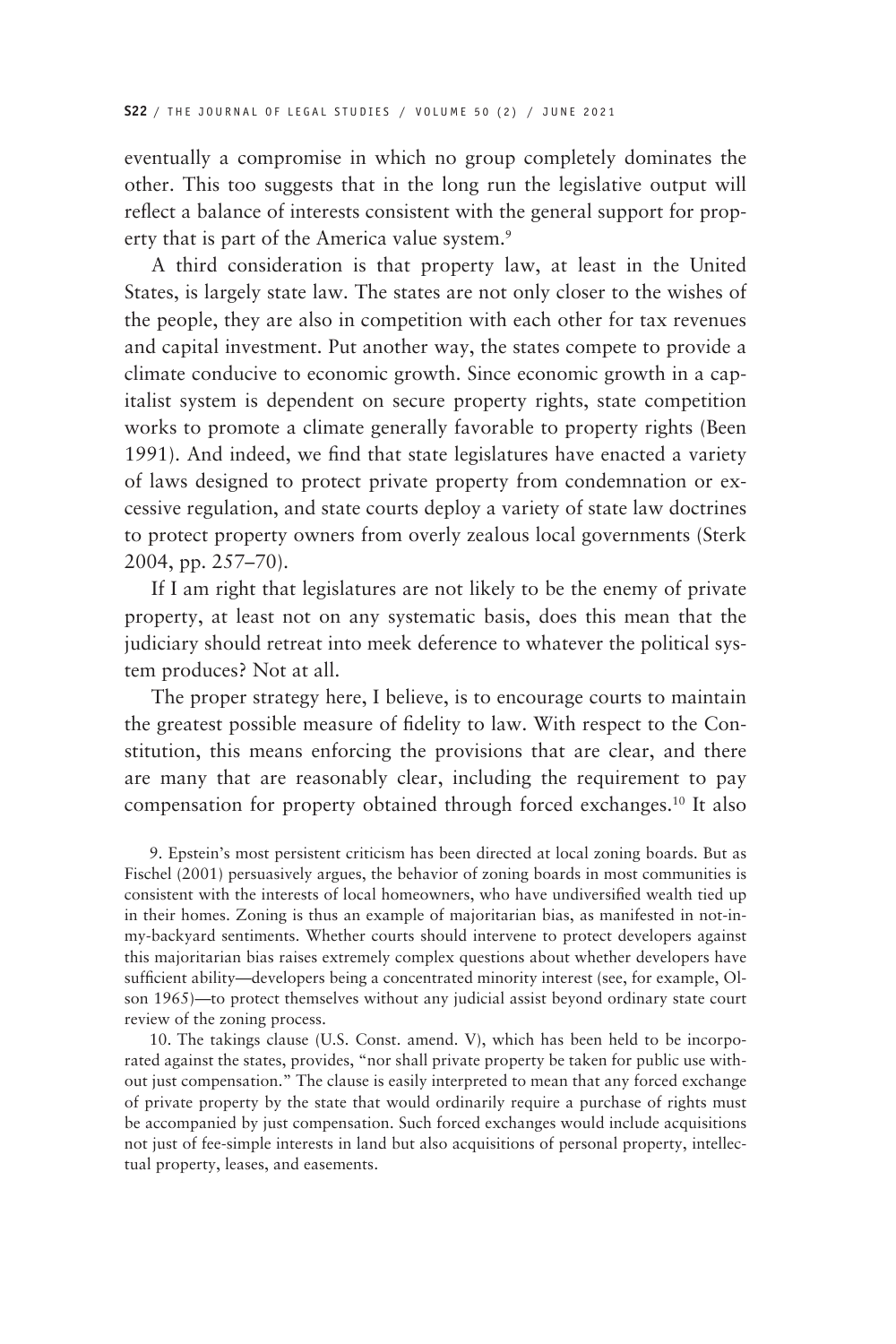means enforcing interpretations that are settled. A number of open questions will always remain, but these should be decided in a way that is consistent with the body of law that is settled, with a preference for clear and even simple rules and principles going forward. Judges should take naturally to such a rule-of-law strategy, since it appeals to a large element of their professional identity and is the source of their prestige. A lawdriven judiciary, I would contend, will also promote a flourishing system of private ordering, since private actors have great ingenuity about adjusting to rules if they are clearly expressed and consistently enforced. And a law-bound judiciary would work against government aggrandizement, both vis-à-vis the private sector and internally when one branch or level of government seeks to usurp the settled prerogatives of another.

## **5. CONCLUSION**

Richard Epstein is concerned with articulating what the law of property would look like in a classical liberal world. Unlike a pure libertarian, Epstein offers a vision of property law that takes collective-action problems into account. He combines libertarian sympathies with realism about the prospects for private ordering. My point is simply that Epstein should also give more consideration to another set of concerns—about the relative capacity of different institutions to overcome collective-action problems in such a way as to preserve the values associated with classical liberalism. He should be a realist about the prospects for public ordering too.

I have argued that, at least with respect to property, there is little reason to think that judges will act in a coordinated fashion to enforce a program of classical liberalism against the political branches. The legislature will not consistently embrace classical liberalism either. But the question then becomes which institution, or combination of institutions, is the least worst from the perspective of the classical liberal ideal. I have argued that leaving property law to the states and urging the judiciary to stick to a rule-of-law strategy is the right combination. This, I believe, is the most plausible path to striking the right balance between the libertarian ideal and the incessant calls for greater state intervention in the name of redistribution.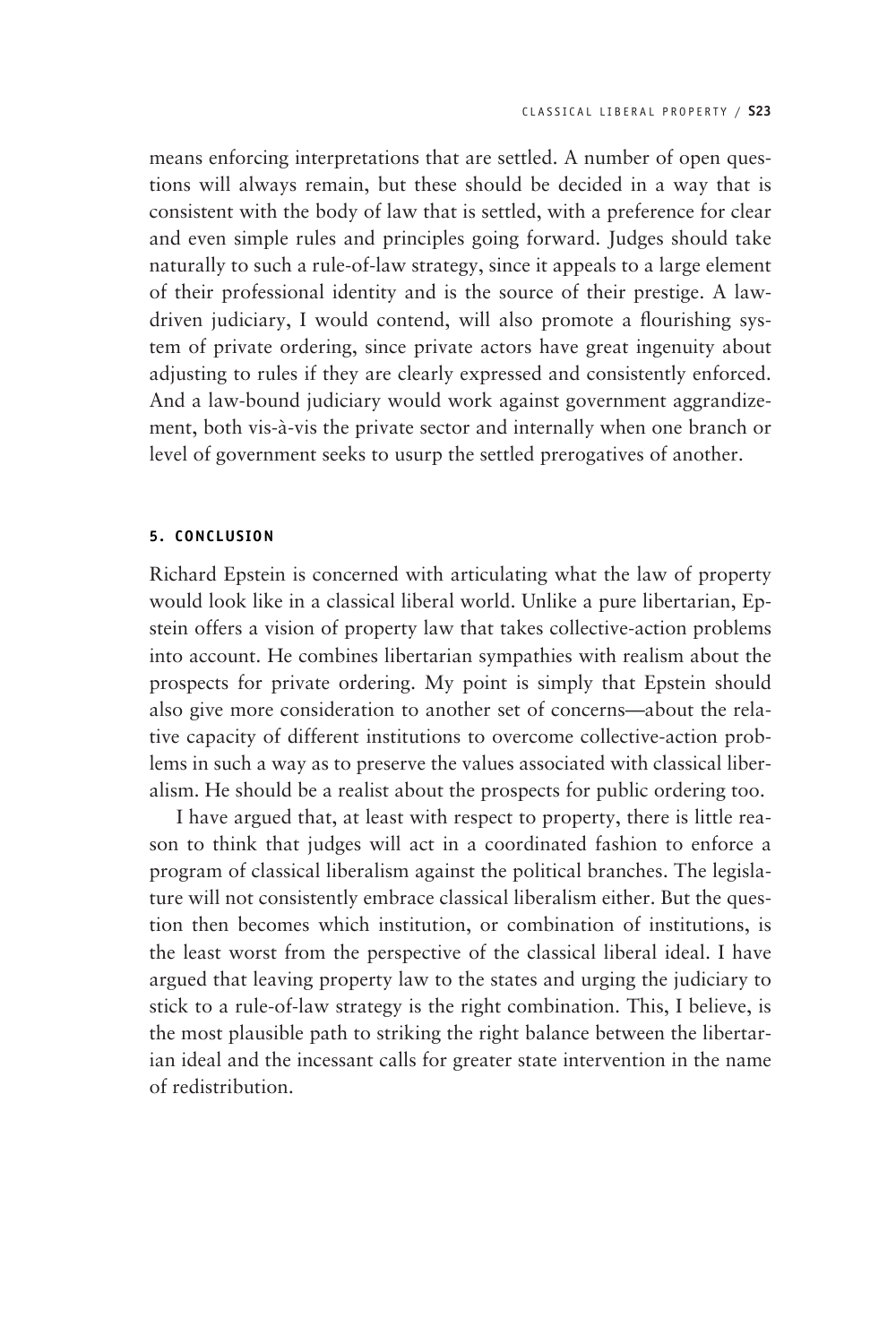**S24** / THE JOURNAL OF LEGAL STUDIES / VOLUME 50 (2) / JUNE 2021

#### **REFERENCES**

- Baum, Lawrence, and Neal Devins. 2010. Why the Supreme Court Cares about Elites, Not the American People. *Georgetown Law Journal* 98:1515–81.
- Been, Vicki. 1991. *"*Exit" as a Constraint on Land Use Exactions: Rethinking the Unconstitutional Conditions Doctrine. *Columbia Law Review* 91:473–545.
- Berliner, Dana. 2015. Looking Back Ten Years after *Kelo*. *Yale Law Journal Forum* 125:82–93.

Epstein, Richard A. 1975. Intentional Harms. *Journal of Legal Studies* 4:391–442.

———. 1979. Nuisance Law: Corrective Justice and Its Utilitarian Constraints. *Journal of Legal Studies* 8:49–102.

———. 1982. Notice and Freedom of Contract in the Law of Servitudes. *Southern California Law Review* 55:1353–68.

———. 1984. Toward a Revitalization of the Contract Clause. *University of Chicago Law Review* 51:703–51.

———. 1985a. Why Restrain Alienation? *Columbia Law Review* 85:970–90.

———. 1985b. *Takings: Private Property and the Power of Eminent Domain.*  Cambridge, MA: Harvard University Press.

———. 1986. Past and Future: The Temporal Dimension in the Law of Property. *Washington University Law Quarterly* 64:667–702.

———. 1987. The Public Trust Doctrine. *Cato Journal* 7:411–30.

———. 1992a. Ruminations on *Lucas v. South Carolina Coastal Council:* An Introduction to Amicus Curiae Brief. *Loyola of Los Angeles Law Review* 25:1225–58.

———. 1992b. *Yee v. City of Escondido:* The Supreme Court Strikes Out Again. *Loyola of Los Angeles Law Review* 26:3–22.

———. 1993. *Lucas v. South Carolina Coastal Council:* A Tangled Web of Expectations. *Stanford Law Review* 45:1369–92.

- ———. 1995. *Simple Rules for a Complex World*. Cambridge, MA: Harvard University Press.
- ———. 2002**.** The Ebbs and Flows in Takings Law: Reflections on the *Lake Tahoe* Case. *Cato Supreme Court Review* 2002:5–29.

———. 2003. *Skepticism and Freedom: A Modern Case for Classical Liberalism.*  Chicago: University of Chicago Press.

———. 2006. Taking Stock of Takings: An Author's Retrospective. *William and Mary Bill of Rights Journal* 15:407–20.

———. 2007. From Penn Central to Lingle: The Long Backwards Road. *John Marshall Law Review* 40:593–607.

———. 2008. *Supreme Neglect: How to Revive Constitutional Protection for Private Property.* New York: Oxford University Press.

———. 2010. Toward a General Theory of Tort Law: Strict Liability in Context. *Journal of Tort Law* 3:6–46.